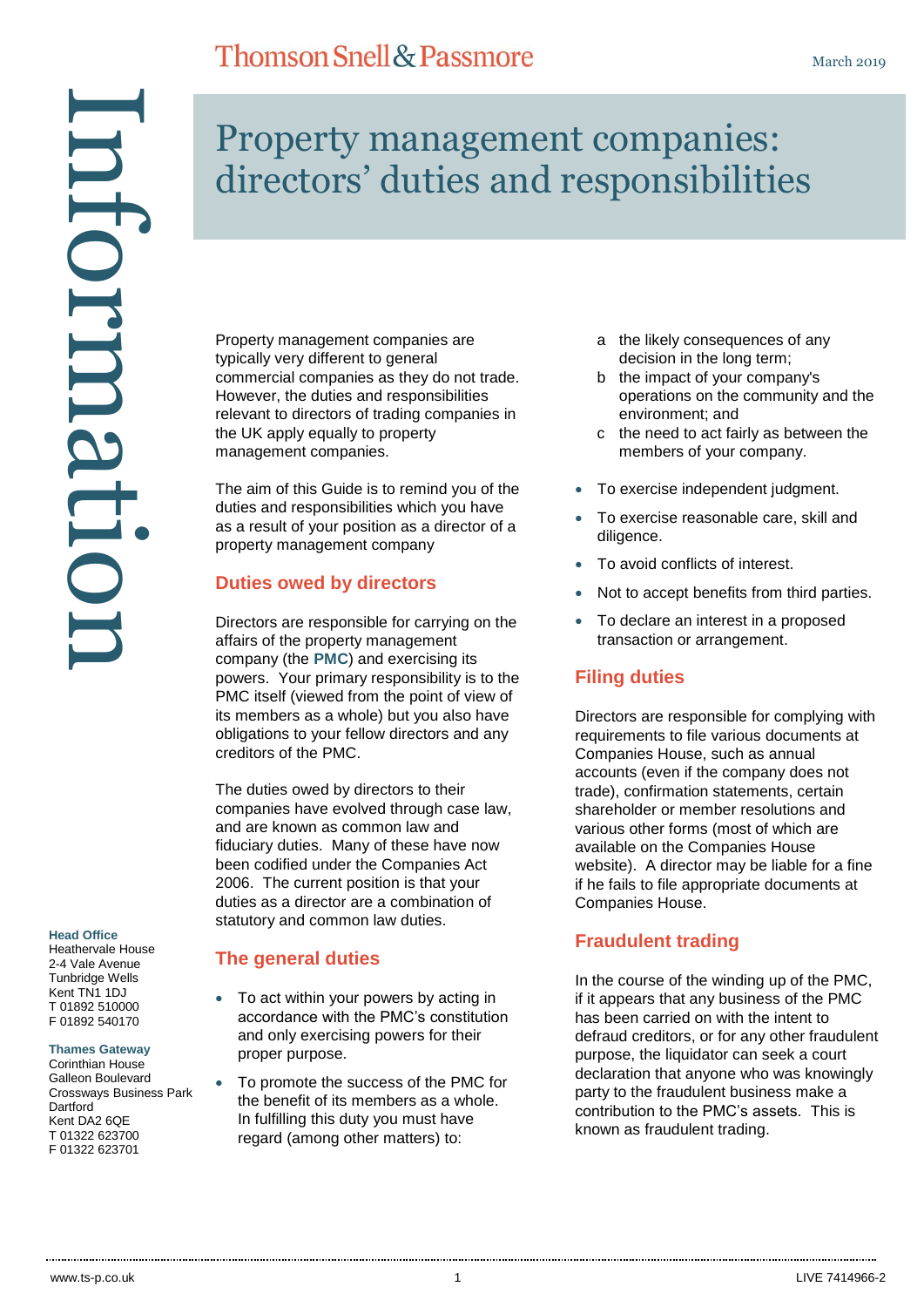# **Thomson Snell & Passmore**

# Property management companies: directors' duties and responsibilities

It is not only directors who may be liable for fraudulent trading. Anyone who is knowingly party to carrying on the business with intent to defraud may be liable.

Fraudulent trading is a criminal offence.

### **Wrongful trading**

On the application of a liquidator, the court may require a contribution to the assets of a PMC from a person who is or was director.

This can happen where:

- the PMC has gone into insolvent liquidation;
- at some point before the commencement of the winding up of the PMC, that person knew or ought to have concluded that there was no reasonable prospect that the PMC would avoid going into such insolvent liquidation; and
- that person was a director of the PMC at the time.

This is known as wrongful trading.

It must be shown that the PMC is worse off as a result of the continuation of trading.

The court will not make an order for wrongful trading if the director took every step with a view to minimising the potential loss to the PMC's creditors as he ought to have taken, if the director knew it was unavoidable that the PMC would go into liquidation.

It is easier for a liquidator to prove wrongful trading than fraudulent trading, because there is no requirement to show dishonesty. Only directors can be found liable for wrongful trading.

It is crucial that the directors hold regular full board meetings and that the commercial decisions are reported in full in the minutes.

Directors must also ensure that they have up-to-date financial information at all times.

### **Consequences of a breach of duty**

A breach of one or more of the duties owed as a director can result in the termination of the director's appointment or disqualification as a director.

Court proceedings may also be issued for an appropriate remedy, which may include damages, an injunction preventing the director from taking further action, an order setting aside the transaction and giving restitution, and an account of profits or restoration of any company property held by the director.

In some cases breach of the duties could lead criminal liability, resulting in fines, or imprisonment.

You should therefore:

- ensure that you are aware of your duties and responsibilities;
- ensure that the company's management and others involved in governance are also aware of the duties of directors, in particular the duty to promote the success of the PMC;
- ensure that board minutes and similar documents refer to the duty to promote the success of the PMC and, where relevant, to the listed factors; and